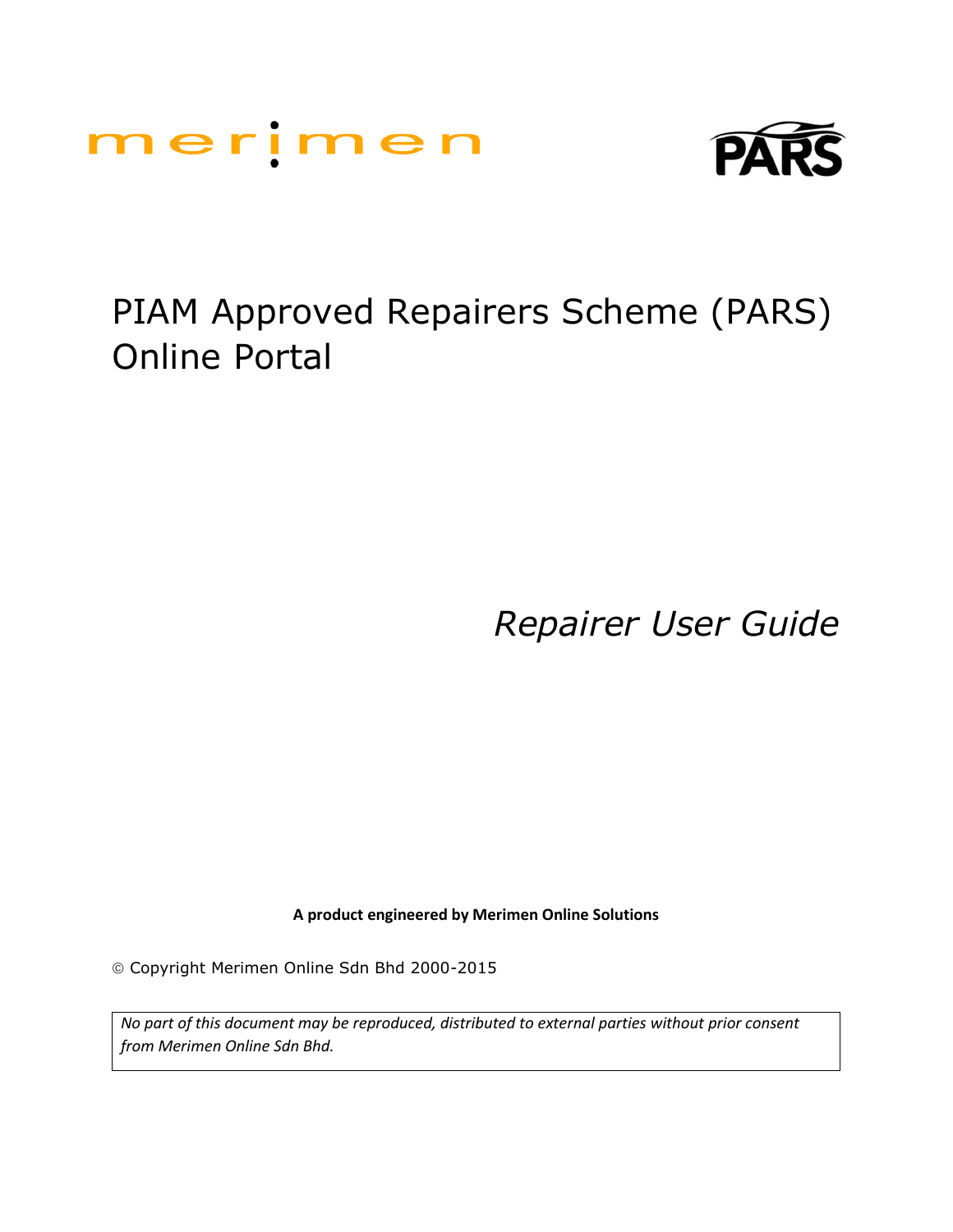## Contents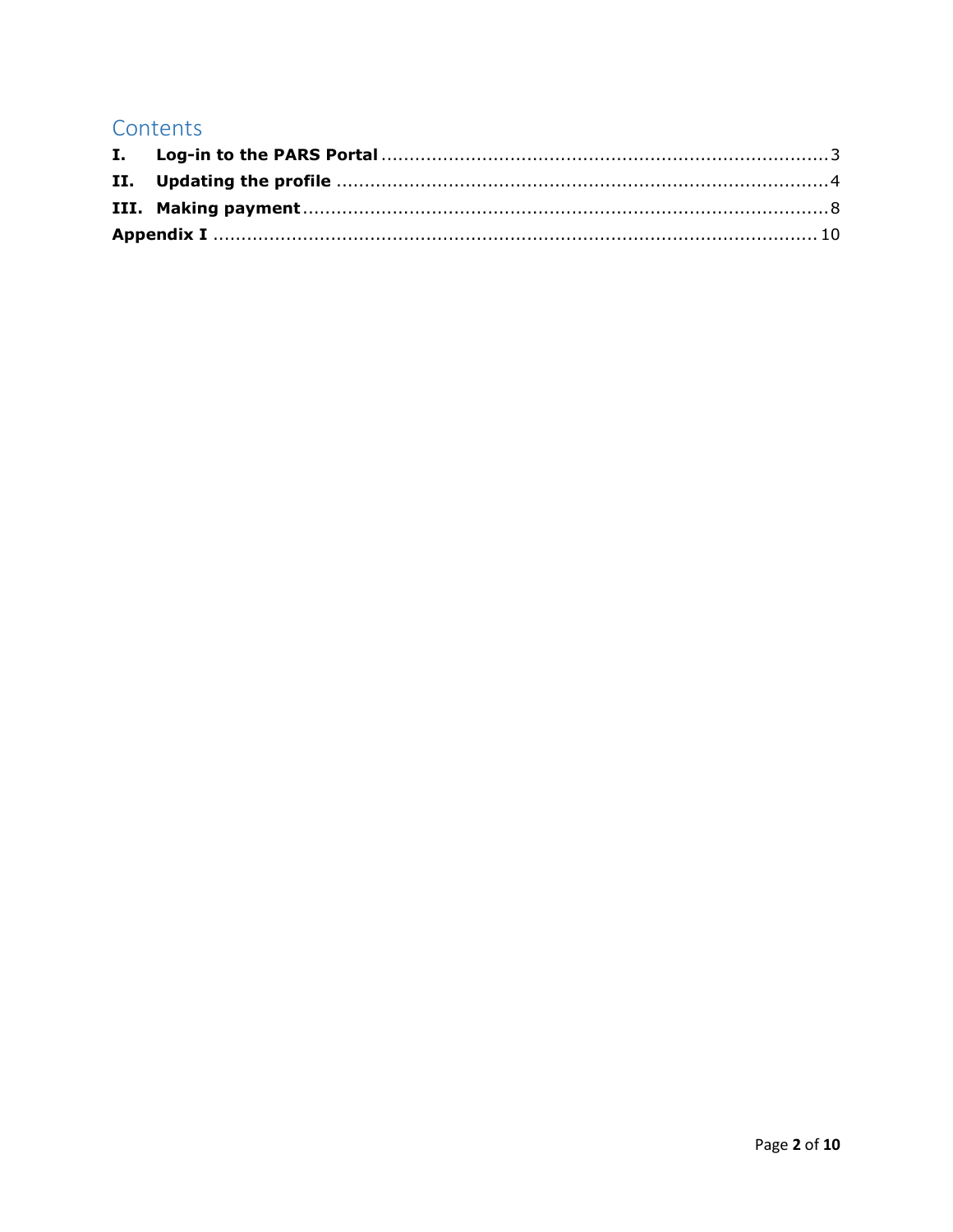## <span id="page-2-0"></span>**I. Log-in to the PARS Portal**

Go to [http://www.merimen.com.my.](http://www.merimen.com.my/) Enter your User ID and password and click on the Login button.

| http://www.merimen.com.my/claims/index.cfm                                                                   |                                                                                                                                                                              |
|--------------------------------------------------------------------------------------------------------------|------------------------------------------------------------------------------------------------------------------------------------------------------------------------------|
| $\times$<br>Merimen e-Claims                                                                                 |                                                                                                                                                                              |
| Please enter your User ID and                                                                                | Welcome to<br><b>Merimen Online V13</b>                                                                                                                                      |
| Password.                                                                                                    |                                                                                                                                                                              |
| User ID<br>Password                                                                                          | Malaysia Edition © 2000-2015 Merimen<br>Tel: 03-8942 8281, Fax: 03-8942 8318                                                                                                 |
| Login<br>By logging in, you acknowledge<br>that you have read, understood<br>and agreed to our Terms of Use. | <b>MRCDB89.0 Updated</b><br>MRCDB89.0 with new models Infiniti Q50 4 Dr Saloon 2.0 GT Standard &<br>2015] have been uploaded, including updates to Suzuki Franchise pricings |

After login, from the Main Menu, click on "PARS Online Profile".

## **Repairer's Main Menu**

| Please select your module:                                                                   |
|----------------------------------------------------------------------------------------------|
| $\bullet$ Claims                                                                             |
| • Reports                                                                                    |
| • Administration                                                                             |
| <b>Aummou ation.</b> Mail Management<br>• PARS: Workshop Profile                             |
| Your selection will be remembered and you will be brought there automatically the next time. |
| <b>Change User Profile &amp; Password / Manage Leave</b>                                     |
|                                                                                              |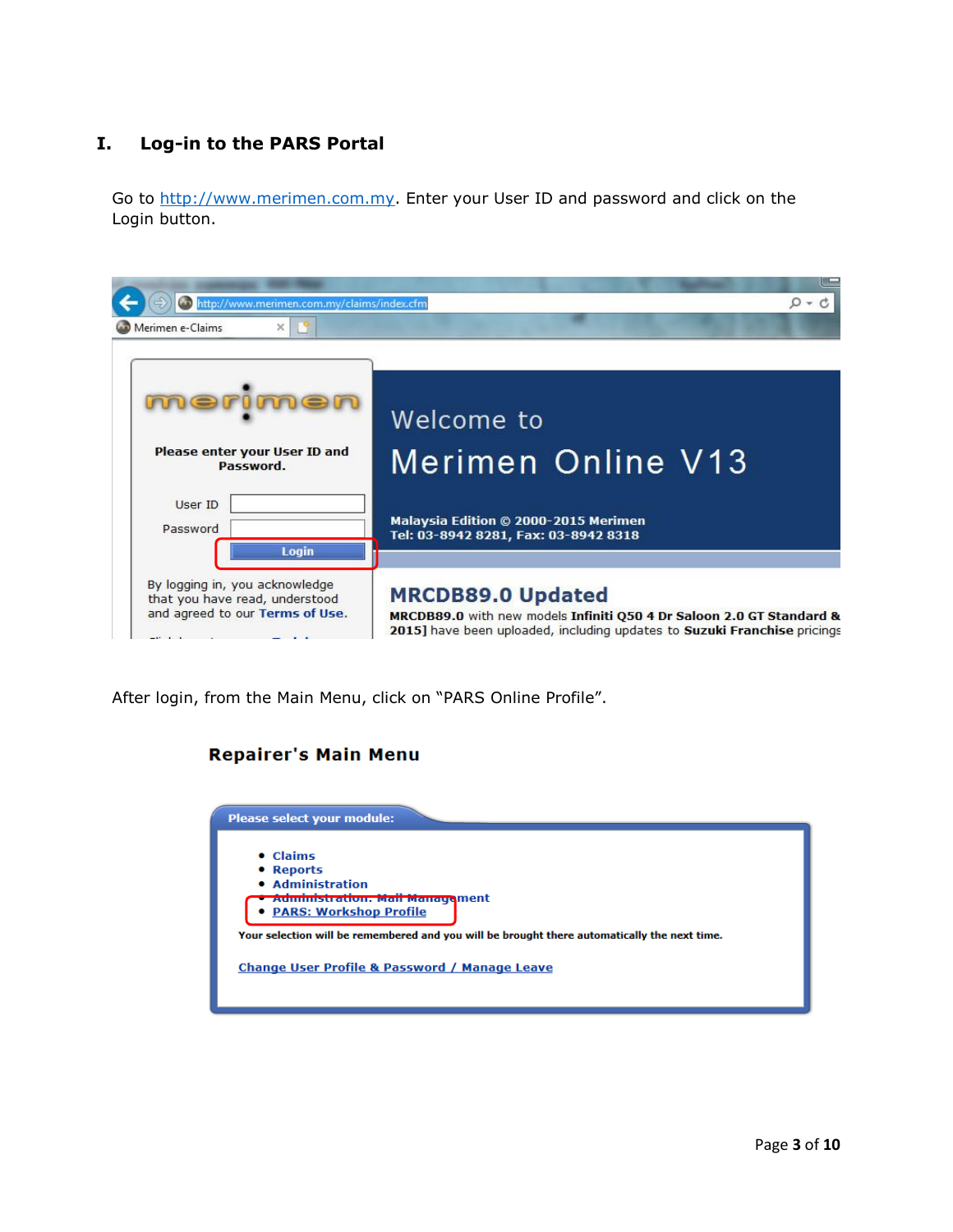## <span id="page-3-0"></span>**II. Updating the profile**

1) In the profile, key in all required details for PARS Application. Click on "Save" to save changes before going to another screen or option.

| <b>Audit Log</b>             | <b>Ownership and Personnel</b><br><b>Terms and Conditions</b><br><b>Submit PARS Application</b><br><b>Documents</b><br><b>Save</b> |
|------------------------------|------------------------------------------------------------------------------------------------------------------------------------|
| <b>PARS Details</b>          |                                                                                                                                    |
| <b>PIAM No</b>               |                                                                                                                                    |
| <b>PARS Status</b>           | Unapproved                                                                                                                         |
| <b>Last Application Date</b> | ÷                                                                                                                                  |
| <b>Last Approved Date</b>    | ٠                                                                                                                                  |
| <b>Last Inspection Date</b>  | ÷                                                                                                                                  |
| <b>Effective Date</b>        | ٠                                                                                                                                  |
|                              |                                                                                                                                    |
| □ Workshop Profile Main      |                                                                                                                                    |
| <b>Company Name</b>          | Best Car Repair Sdn Bhd                                                                                                            |
| <b>Date Incorporated</b>     | 12/02/2000                                                                                                                         |
| <b>PIAM Registration No</b>  |                                                                                                                                    |
| <b>Workshop Address 1</b>    | 123. Jalan 123                                                                                                                     |
| <b>Workshop Address 2</b>    |                                                                                                                                    |
| <b>Workshop Address 3</b>    |                                                                                                                                    |
| <b>Country</b>               | $\checkmark$<br>Malaysia                                                                                                           |
| <b>State</b>                 | Wilayah Persekutuan<br>$\checkmark$                                                                                                |
| <b>City</b>                  | Kuala Lumpur V                                                                                                                     |
| <b>Postcode</b>              | 50300                                                                                                                              |
| <b>Telephone Number</b>      | 03-6371111                                                                                                                         |
| <b>Fax No</b>                | 03-6372222                                                                                                                         |

#### **PARS Workshop Profile**

Note:

- i. GPS Position is required. Please ensure you key-in the accurate position. Refer to Appendix I on how to get the GPS location using Google Map.
- 2) Click on "+" or "-" to show or hide the details under each section.

| □ Sitearea                                                   |              |
|--------------------------------------------------------------|--------------|
| $\blacksquare$ Facilities                                    |              |
| <b>Wor</b> kshop Floor Type                                  | $\checkmark$ |
| <b>Off-site Vehicle Storage</b><br>Facilities Size (sq. ft.) |              |
| <b>Address</b>                                               |              |
| <b>Distance From Workshop</b><br>(km)                        |              |
| Gated                                                        | $\checkmark$ |
| Guarded                                                      | $\checkmark$ |
| <b>Covered (No of Vehicles)</b>                              |              |

Note:

i. Please fill-in the tow truck details in the correct format as per example

| Tow Trucks (available and route of operation)                                                                                                             | $Yes \vee$ | No. of Units                                                                                                                                           |  |
|-----------------------------------------------------------------------------------------------------------------------------------------------------------|------------|--------------------------------------------------------------------------------------------------------------------------------------------------------|--|
| $\Box$ LTow Truck                                                                                                                                         |            |                                                                                                                                                        |  |
| Complete the following details for all the tow trucks used, each in separate lines<br>Rean No/ Name of operator/ Mobile number/ Ins. policy no./ Ins. co. |            | WA8812 / Ah Heng / 016-8871212 / P9383727 / Etiga<br>WWT8812 / Kumar / 017-7521212 / P948474 / Etiga<br>BKT8812 / Ong / 019-8912121 / P9847373 / Etiga |  |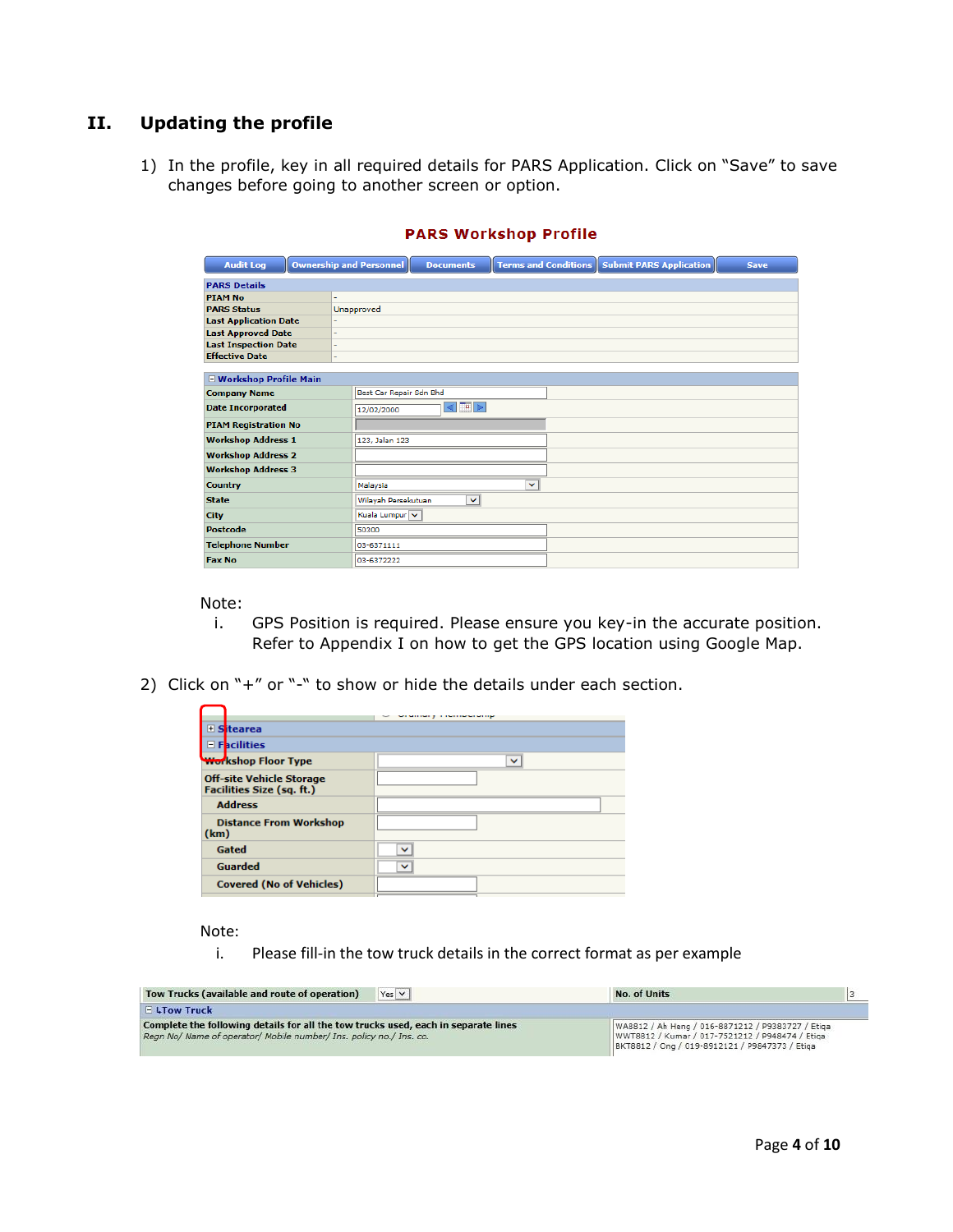- 3) Click on "Terms and Conditions / Forms". A new window will pop-up. Click on "Application Minimum Requirements/Terms and Conditions" to read and understand the latest PARS requirements from PIAM. You need to complete the forms and attach them into the system.
	- a) *Applicant Declaration* is required to be completed by the person who submits the application.
	- b) *Statutory Declaration* is required to be completed by all staffs
	- c) *Oath of Integrity* is required to be completed by all Director/Shareholder/Officer

Attach the Statutory Declaration and Oath of Integrity from the Ownership and Personnel screen.

|                                                | . Application Minimum Requirements/Terms and Conditions        |  |
|------------------------------------------------|----------------------------------------------------------------|--|
| · Applicant Declaration                        |                                                                |  |
| . Statutory Declaration<br>. Oath of Integrity | . Declaration Of Person Taking Photograph At Scene Of Accident |  |

4) Click on "Ownership and Personnel" to key in the details of shareholders, directors and staff and attach the required documents.

|                     |                         |                  | <b>PARS Workshop Profile</b> |                                                |             |
|---------------------|-------------------------|------------------|------------------------------|------------------------------------------------|-------------|
| <b>Audit Log</b>    | Ownership and Personnel | <b>Documents</b> |                              | Terms and Conditions   Submit PARS Application | <b>Save</b> |
| <b>PARS Details</b> |                         |                  |                              |                                                |             |
| <b>PTAM No</b>      | -                       |                  |                              |                                                |             |

Key in the personnel details and click "Add New". The record will be added into the table below.

#### **Ownership and Personnel**

| <b>Personnel Details</b>       |                          |
|--------------------------------|--------------------------|
| Designation                    | $\check{~}$              |
| Name                           |                          |
| ID                             | $\checkmark$<br>NRIC No. |
| No of Years working experience |                          |
| Previous Employer/Workshop     |                          |
| Qualifications                 |                          |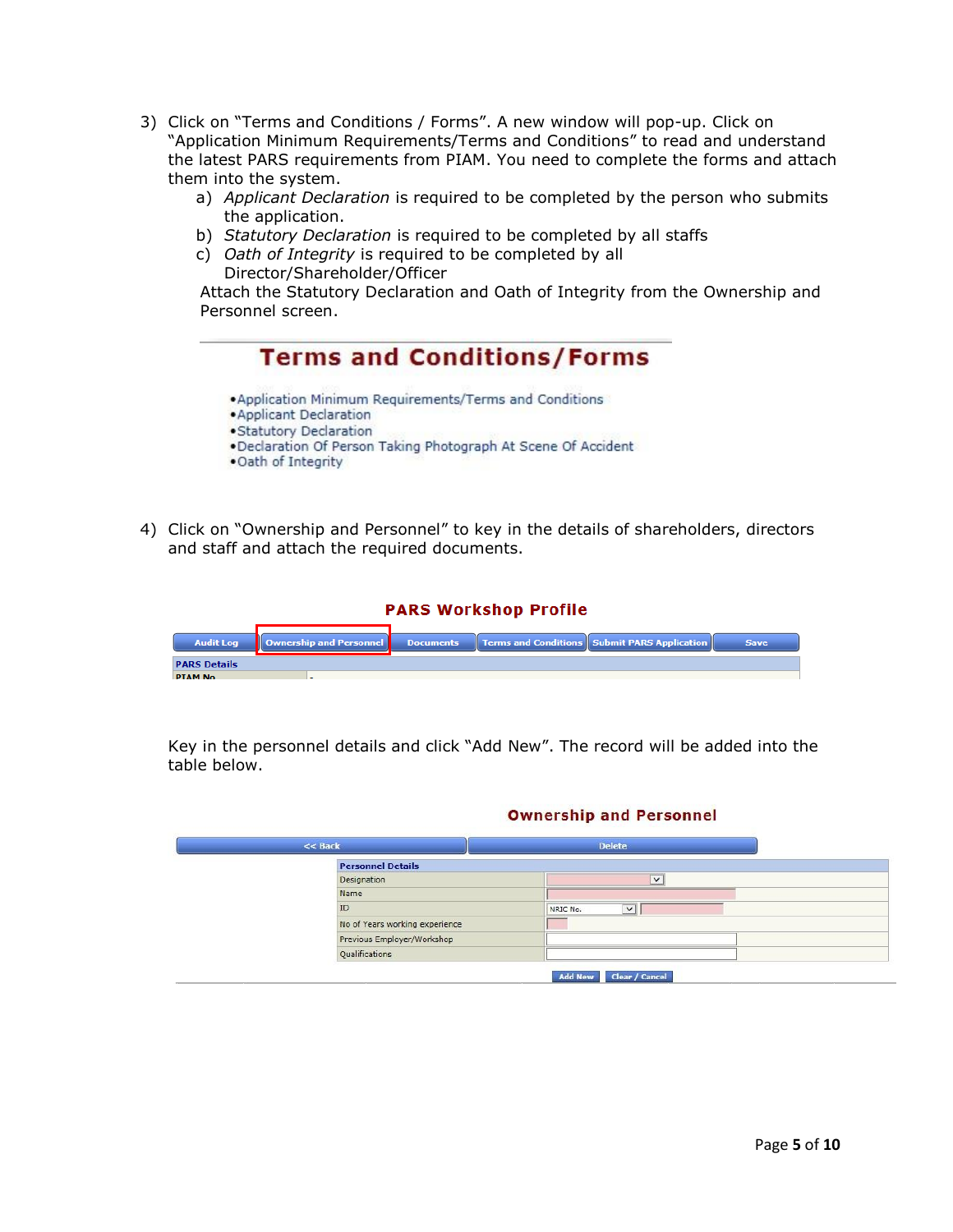Click on the Name of the personnel to update the details and to upload NRIC/Passport, Passport Photo, Statutory Declaration, and Oath of Integrity.

|             | $<<$ Back                    |                                | <b>Delete</b>                     |                                                                        |
|-------------|------------------------------|--------------------------------|-----------------------------------|------------------------------------------------------------------------|
|             |                              | <b>Personnel Details</b>       |                                   |                                                                        |
|             | Designation                  |                                | Director/Shareholder/Officer V    |                                                                        |
|             | Name                         |                                | Tee                               |                                                                        |
|             | ID                           |                                | $\vee$ 640111-14-2121<br>NRIC No. |                                                                        |
|             |                              | No of Years working experience | 40                                |                                                                        |
|             |                              | Previous Employer/Workshop     |                                   |                                                                        |
|             | <b>Qualifications</b>        |                                | Phd                               |                                                                        |
|             | Photo                        |                                |                                   | Upload IC, Passport Photo, Statutory Declaration and Oath of Integrity |
|             |                              |                                | Clear / Cancel<br><b>Update</b>   |                                                                        |
| <b>Name</b> | <b>New NRIC/Passport No</b>  | No of Years working experience | <b>Previous Employer/Workshop</b> | Qualification   NRIC   Passport Photo                                  |
|             | Director/Shareholder/Officer |                                |                                   |                                                                        |
| Tee         | NRIC No.: 640111-14-2121     | 40                             |                                   | Phd                                                                    |

#### **Ownership and Personnel**

- 5) Click on "Documents" to upload the all the required documents and photos.
- 6) When the PARS application is ready for submission, click on "Submit PARS Application" to proceed.

Please note that system will check for the minimum requirements set in PIAM's Terms & Conditions. Submission will not be allowed if minimum requirements in the Terms & Conditions not met.

| $<<$ Back<br><b>Documents</b>                                   |
|-----------------------------------------------------------------|
|                                                                 |
| <b>CANNOT SUBMIT PARS APPLICATION</b>                           |
| . Please make sure the following document is uploaded:          |
| • Municipal Licence                                             |
| . Certified True Copy of Memorandum and Articles of Association |
| · Certified True Copy of latest Audited Accounts                |
| · Fire Insurance Policy                                         |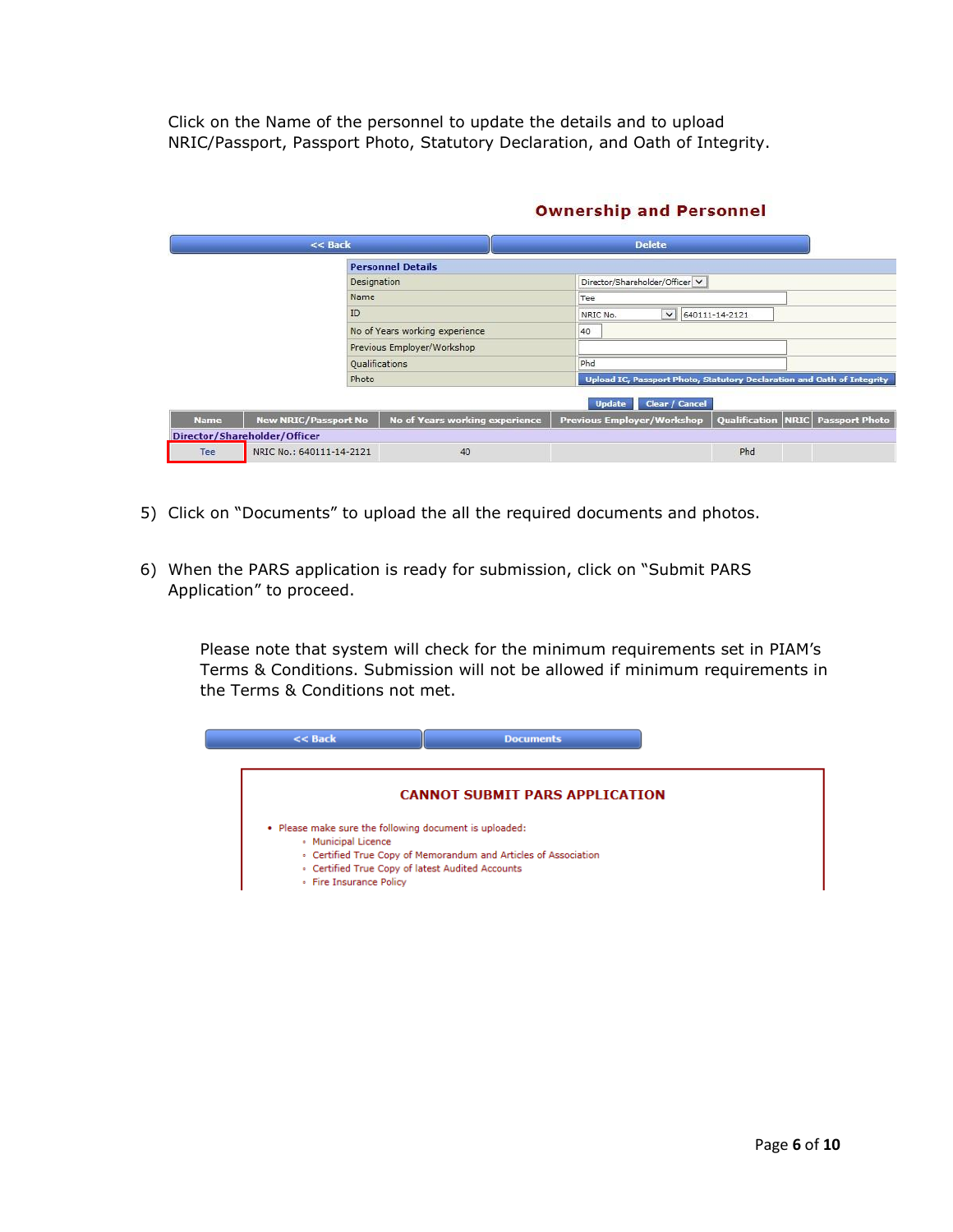7) If you are not a current PARS member, you will need to pay application/processing fee to PIAM. Click on "Make Payment" to proceed to the online payment gateway. Refer to Section III below for details on payment.

| $<<$ Back                                      | <b>Documents</b>                                                             | Make Payment >> |
|------------------------------------------------|------------------------------------------------------------------------------|-----------------|
|                                                | <b>CONFIRM SUBMIT PARS APPLICATION</b>                                       |                 |
| <b>Please confirm that:</b>                    |                                                                              |                 |
| . You want to submit current workshop profile. |                                                                              |                 |
|                                                |                                                                              |                 |
|                                                | Please check through your application forms and documents before submission. |                 |
|                                                |                                                                              |                 |

Once payment is successful, you can continue to submit your application.

8) Type "CONFIRM" inside the red box and then click on "Submit" to submit the application.

|                                                | <b>CONFIRM SUBMIT PARS APPLICATION</b>                                                                                       |  |
|------------------------------------------------|------------------------------------------------------------------------------------------------------------------------------|--|
| <b>Please confirm that:</b>                    |                                                                                                                              |  |
| • You want to submit current workshop profile. |                                                                                                                              |  |
| Also inform Change of Location.                |                                                                                                                              |  |
| Also inform Change of Ownership/Shareholder.   |                                                                                                                              |  |
|                                                |                                                                                                                              |  |
|                                                | I hereby confirm that I have double-checked the information for this application to be correct.<br><b>Type CONFIRM here:</b> |  |
|                                                | Please check through your application forms and documents before submission.                                                 |  |

9) Once the application is submitted successfully, the status is displayed on the screen.

### PARS Workshop Profile...(PARS Application Status: Submitted)

| <b>Audit Log</b>    | Ownership and Personnel | <b>Documents</b> | Submission History   Terms and Conditions | <b>Save</b> |
|---------------------|-------------------------|------------------|-------------------------------------------|-------------|
| <b>PARS Details</b> |                         |                  |                                           |             |
| <b>PIAM No</b>      | -                       |                  |                                           |             |
| <b>PARS Status</b>  | Unapproved              |                  |                                           |             |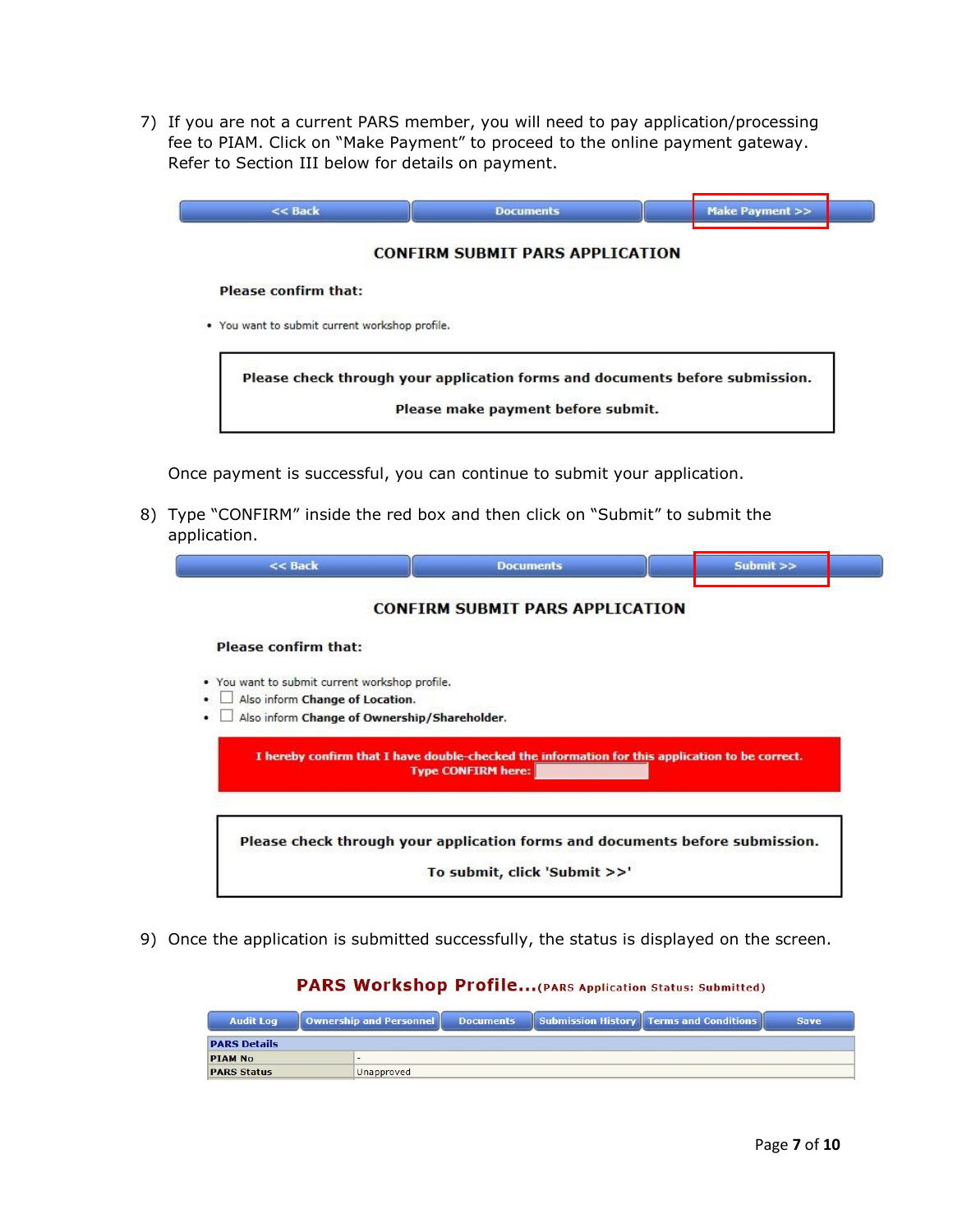#### <span id="page-7-0"></span>**III. Making payment**

1) After PARS application is approved, you are required to pay the annual fees. Click on "Update Payment" to proceed to the online payment gateway.



#### PARS Online Portal... (PARS Application Status: Pending for Payment)

Click on "Make Payment" to proceed.



Review the details of the payment and click on "Make Payment". You will be re-directed to the online payment gateway to perform the payment transaction.

#### **Make Payment for PARS Annual Fee**

 $<<$  Back Make Payment >>

Here's the details of your transaction. Please check the details carefully before proceeding with payment. Also ensure that you understand the conditions of the payment method selected.

| No | <b>Description</b>                          |           | Amount |
|----|---------------------------------------------|-----------|--------|
|    | PARS Membership Annual Fee                  | <b>RM</b> | 600.00 |
|    | Total                                       | <b>RM</b> | 600.00 |
|    | GST (6.00%)                                 | <b>RM</b> | 36.00  |
|    | Grand Total                                 | <b>RM</b> | 636.00 |
|    | SIX HUNDRED AND THIRTY SIX RINGGIT MALAYSIA | -265      |        |

IMPORTANT: If you have already made payment but you still see the "Make Payment" button, do not make payment again until you have contacted PIAM to confirm whether they have received the payment.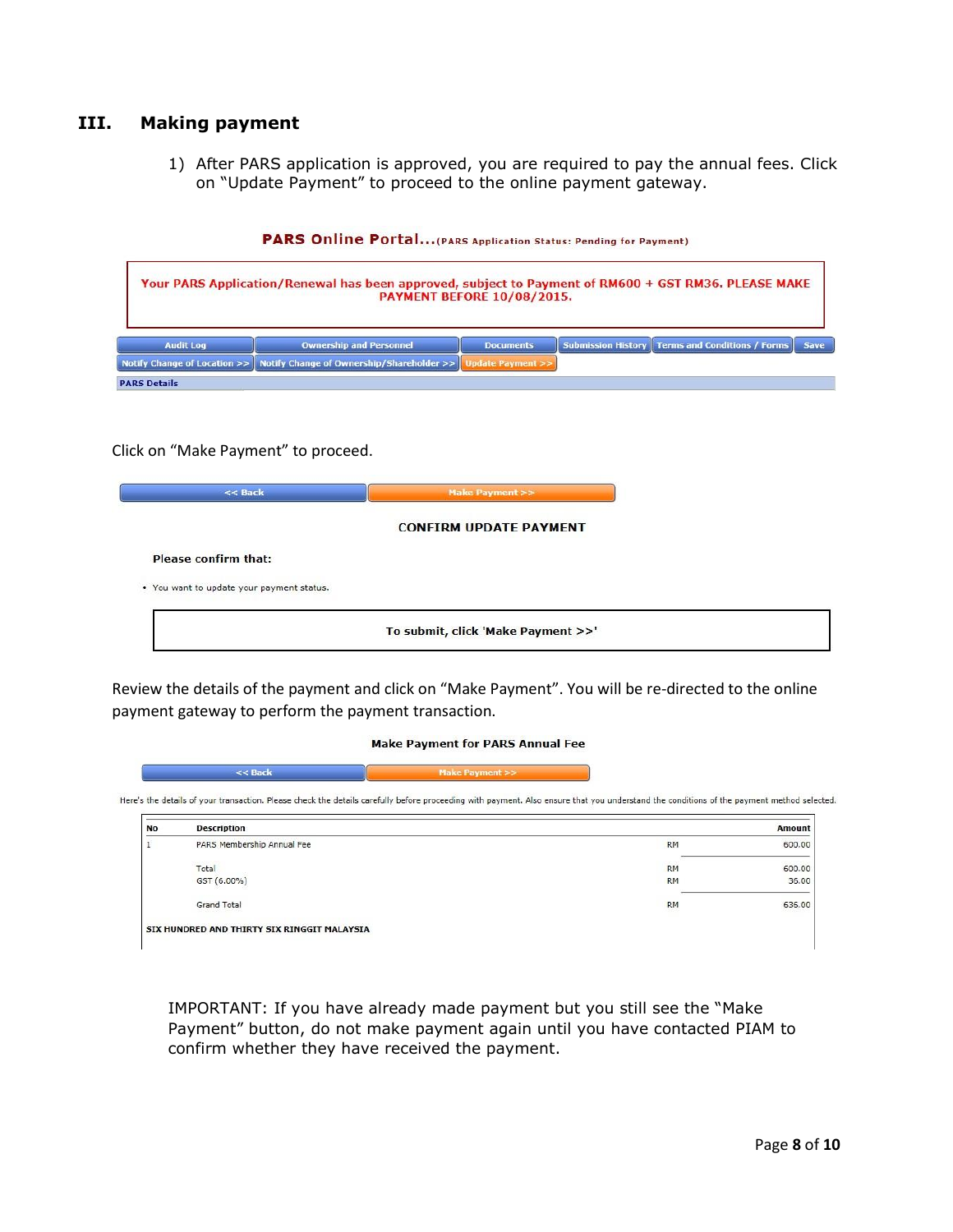At the payment gateway, click on "Payment Options" to choose payment by credit card or IBG. Write down the Order ID of your transaction. You will need to quote this Order ID to PIAM for payment verification if the transaction did not go through successfully.

| PIAM              |                              | PERSATUAN INSURANS AM MALAYSIA<br>150, 3RD FLOOR, WISMA PIAM, JALAN TUN SAMBANTHAN,<br>50470, KUALA LUMPUR, Malaysia<br>Tel: 03-22747399   Fax: 03-22745910<br>URL: http://www.piam.org.my<br>Email: piam_sec@piam.org.my |
|-------------------|------------------------------|---------------------------------------------------------------------------------------------------------------------------------------------------------------------------------------------------------------------------|
|                   | <b>SECURE ONLINE PAYMENT</b> | <b>Payment Options</b><br><b>VISA</b>                                                                                                                                                                                     |
| billing statement |                              | This transaction will appear as MolPay*PIAM-Persatuaninsurans on your credit/debit card<br>Notice: A REMINDER will be sent to you 14 days after this transaction date.                                                    |
|                   | Amount (MYR) 636.00          |                                                                                                                                                                                                                           |
|                   |                              | Order ID 75 T150730000000004                                                                                                                                                                                              |

Key-in the rest of the details and then click on the checkbox to agree to the Terms of Service. Next, click on "Pay Online" to submit your payment details.

|                        |                                                             | зł.                                                                                     |  |
|------------------------|-------------------------------------------------------------|-----------------------------------------------------------------------------------------|--|
|                        | I here by agree with the Terms of Service & Privacy Policy. |                                                                                         |  |
|                        |                                                             | <b>Report Abuse</b>                                                                     |  |
|                        |                                                             | Products sold are not refundable/returnable. Contact merchant directly for any enquiry. |  |
| Đ.                     |                                                             | This transaction will appear as MolPay*PIAM-Persatuaninsurans on your credit/debit      |  |
| card billing statement |                                                             |                                                                                         |  |

You will be re-directed back to Merimen screen after making the payment. If the payment is successful, PARS certificate will be available.